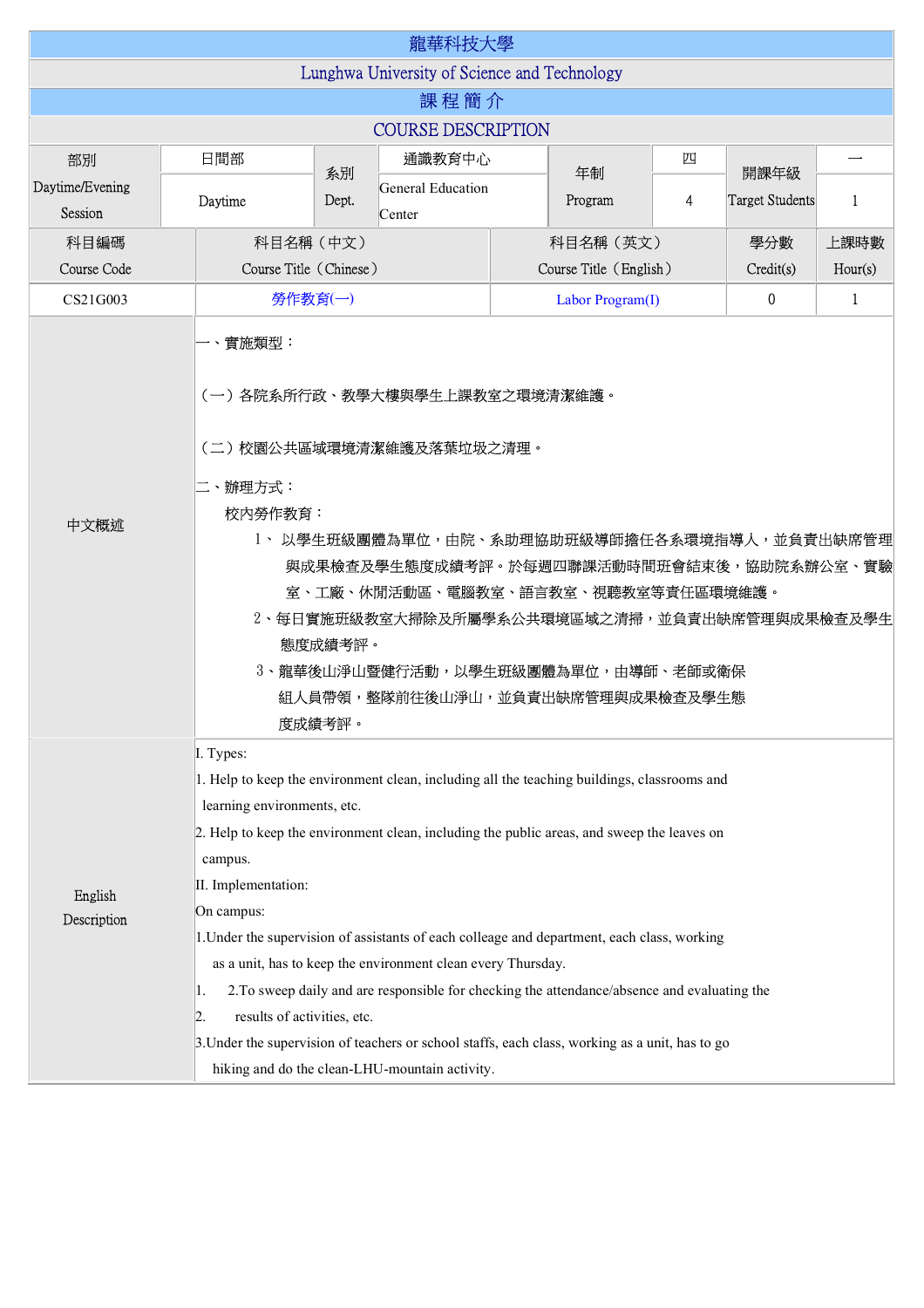| 衣 A1U-1 一般共问及寺耒珏黼訸衽硎妾衣                    |                         |            |     |  |  |  |  |  |
|-------------------------------------------|-------------------------|------------|-----|--|--|--|--|--|
| 系科名稱:通識教育中心                               |                         |            |     |  |  |  |  |  |
| 科目名稱:勞作教育(一)                              |                         |            |     |  |  |  |  |  |
| 英文科目名稱: Hakka Images and Social narrative |                         |            |     |  |  |  |  |  |
| 學年、學期、學分數: 第一學年、第一及第二學期、0學分               |                         |            |     |  |  |  |  |  |
| 先修科目或先備能力:無                               |                         |            |     |  |  |  |  |  |
| 教學目標:                                     |                         |            |     |  |  |  |  |  |
| 1.基本上,有乾淨、整潔、衛生教室,可供師生使用,亦減少傳染性疾病漫延。      |                         |            |     |  |  |  |  |  |
| 2.希望同學在校求學期間求善知識,也長善品德、長善態度。              |                         |            |     |  |  |  |  |  |
| 3.希望能夠懂得彎腰、懂得反省自身、懂得為他人設想、要有責任感,而不是凡事     |                         |            |     |  |  |  |  |  |
| 只站在自己方便、對自己有利的角度設想。                       |                         |            |     |  |  |  |  |  |
| 4.檢討及要求他人同時,應主動先行反問自身做到與否。不要事事只要求他人,卻     |                         |            |     |  |  |  |  |  |
| 忘了自己也是團體的一份子。                             |                         |            |     |  |  |  |  |  |
| 教材大網:                                     |                         |            |     |  |  |  |  |  |
| 單元主題                                      | 内容網要                    | 教學參<br>考節數 | 備註  |  |  |  |  |  |
| 講座                                        | 健康講座或勞作教育宣導(K)(A)<br>1. | 4          | K:2 |  |  |  |  |  |
|                                           |                         |            | A:2 |  |  |  |  |  |

**A10-1 机止口な事业和み人細ね細語** 

※教學目標(歸納為三項):分別為知識(Knowledge)、技能(Skills)、態度(Attitudes) 各一

勞作教育心得 | 活動後反思及回饋 | | | | | A:1

2. U 棟教室整潔(A)

2. 鄰近沙灘淨灘(A) 3. 鄰近山區淨山(A)

 $10 \text{ A}: 10$ 

 $4 \mid A:4$ 

※單元主題:為各知能之彙整

- ※內容網要:為各項知能即一般知識、職業知識、熊度;專業技術安全知識;專 業基礎知識加上補充之知能 (表 A8 中未列, 但為達知識或技能的完 整性且課程中需教授之能力),撰寫方式係以不含動詞的知能內容方 式呈現
- ※三者之關係:教學目標>單元主題>內容網要

校內勞作教育  $1. S \cdot T$ 棟責屬教室(A)

校外勞作教育 |1. 鄰近社區掃街(A)

※本課程將培養學生下列能力:

1.養成人文素養及關懷社會以善盡社會責任。

**2.**具備多元性別視野,並培養自主持續學習的習慣與能力Ƕ

3.確認、分析和解決問題的能力。